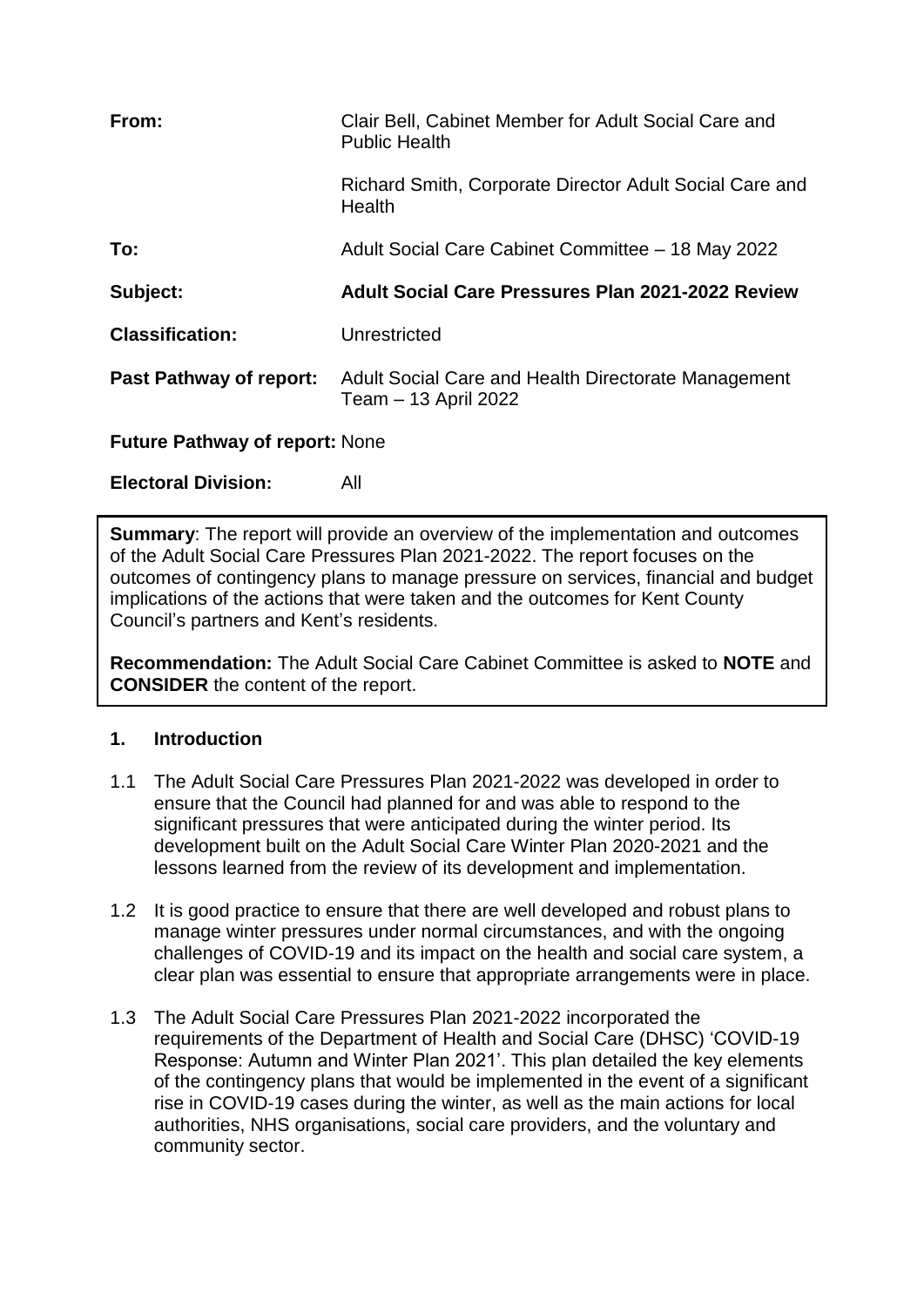- 1.4 The Adult Social Care Pressures Plan 2021-2022 also built on previous winter resilience activities, including the Adult Social Care Winter Pressure Plan 2020- 2021. The previous Adult Social Care Winter Pressure Plan was successful in managing a time of significant pressure. In 2020-2021 Kent was particularly impacted by the UK's second wave of COVID-19 and several acute hospitals operated at full capacity. The lessons learned from the success of previous winter planning and resilience activities were incorporated within the Adult Social Care Pressures Plan and its scope was broadened to recognise the wider range of pressures faced in the wake of the first year of the COVID-19 pandemic.
- 1.5 In addition to the pressures associated to COVID-19, adult social care services have been impacted by Local Authority budget pressures in recent years, combined with the increased demographic pressures of an ageing population and people living longer with more complex needs. These budgetary pressures were compounded by the necessary expenditure throughout COVID-19. Additionally, workforce vacancy rates and high turnover have continued to increase across health and social care, resulting in increased waiting lists for services.
- 1.6 Furthermore, the cost-of-living increase that has been seen nationally is particularly impactful for people on lower wages, which includes a large proportion of the adult social care workforce. This workforce is historically mobile and likely to seek opportunities in other sectors where wages will be equitable or higher, such as retail and hospitality.
- 1.7 Workforce sustainability issues in health and social care were also compounded by the requirement for all care home workers and other visiting professionals to be fully vaccinated against COVID-19, unless they have an exemption. Whilst this guidance was revoked on 15 March 2022, the mandatory vaccination period resulted in workers choosing to exit the health and social care workforce and it is difficult to determine whether they will return.
- 1.8 The combined challenges of usual winter pressures with the additional factors highlighted above resulted in a high level of concern about the pressures that would be faced in the winter 2021-2022 period. As a result, a range of robust contingency planning activities were carried out to ensure that high-quality, safe and timely support continued to be provided to everyone who needed it.
- 1.9 This report provides an update on the outcomes associated to key aspects of the Adult Social Care Pressures Plan 2021-2022, and the impact that it had over the winter period. Lessons will be taken forward to ensure that future arrangements continue to be robust.

### **2. Adult Social Care Pressures Plan 2021-2022 Review**

- 2.1 The Adult Social Care Pressures Plan 2021-2022 consisted of six key elements, which were:
	- Resilience and Emergency Planning, including the Operational Pressures Escalation Plan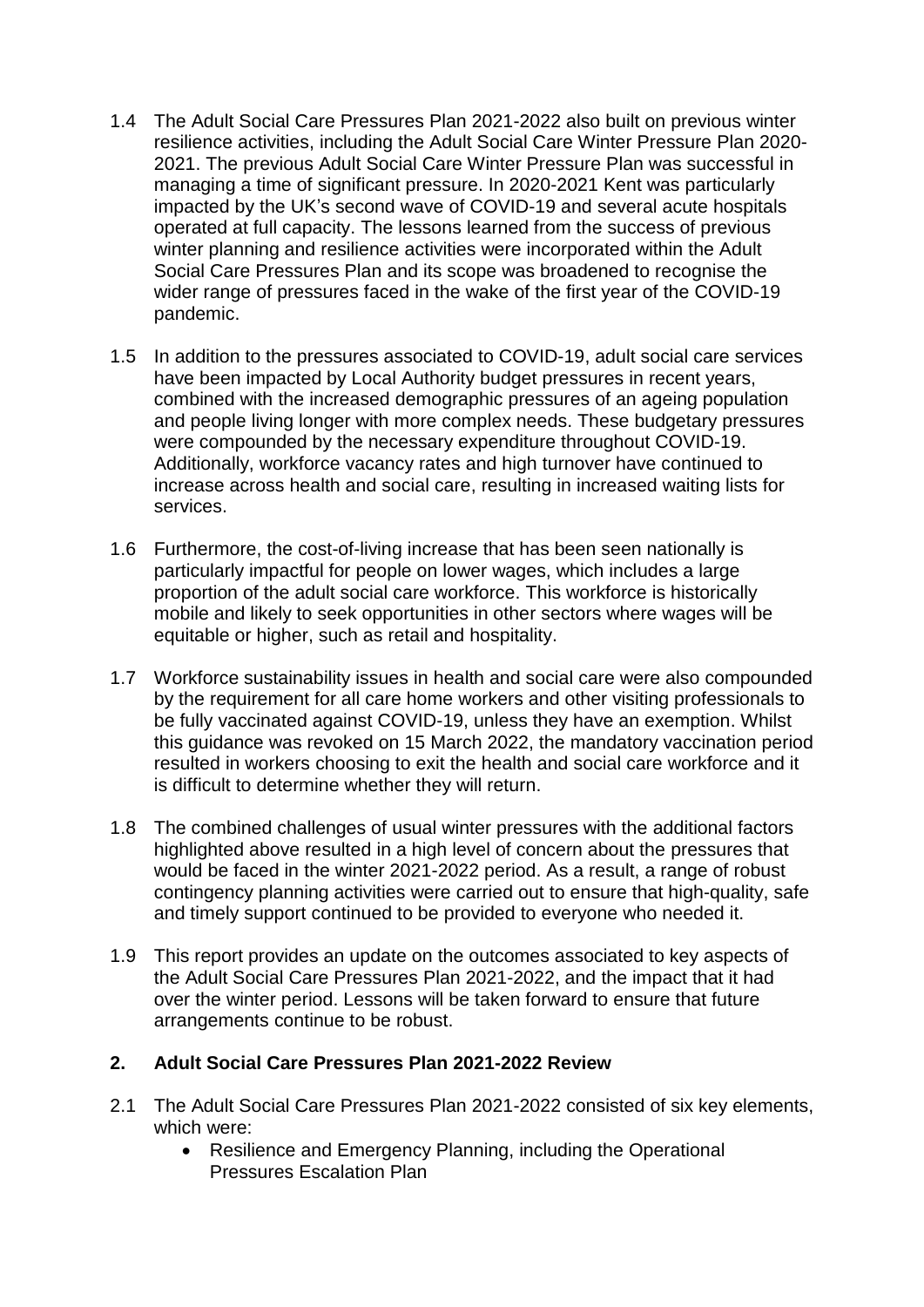- The System Discharge Pathways Programme, including joint working with health partners to support joint commissioning and underpin Government hospital discharge policies
- Operational Capacity Management Plan for Winter 2021-22, including the identified additional resources to manage increased demand on adult social care services
- Strategic Commissioning activities to support and build resilience in the adult social care provider market, including the System-Wide Market Pressures Action Plan
- Financial Implications, including plans for funding streams made available to Kent County Council (KCC) to support resilience activities
- Risk Management, including risk protocols and risk owners.
- 2.2 When comparing the winter periods 2020-2021 against 2021-2022, Adult Social Care saw a slight decrease of 2.6% in contacts to the Directorate in 2021-2022. Contacts to the Directorate mean people getting in touch via front door channels including ARMS. Despite the decrease in contacts, the Directorate managed the demand of an increase of 22.3% in incoming reviews and increase of 5.6% in incoming assessments. Despite the continuing pressures of COVID-19, high levels of staff sickness and workforce recruitment and retention challenges, the Adult Social Care Pressures Plan 2021-2022 was successful in anticipating risks and implementing appropriate mitigating actions.

## **Resilience and Emergency Planning**

- 2.3 In line with previous resilience planning, the development of the plan was supported by a range of stakeholders including the Adult Social Care Directorate Business and Planning Team, service managers across adult social care, colleagues in finance and partner organisations in health. Oversight of the plan was provided through a verbal update to the Corporate Management Team in October 2021 and submission of the plan to Adult Social Care Cabinet Committee in December 2021.
- 2.4 Building on work conducted in 2021-2022, Resilience and Emergency Planning delivered a number of workstreams to support directorate resilience which included lessons learned activities, business continuity plans and exercises to stress test plans. The enhanced resilience measures developed and implemented in 2021 were put to the test in September during the UK-wide fuel crisis.
- 2.5 Services across Adult Social Care and Health were able to successfully implement a range of tactics and response options detailed in the Adult Social Care and Health Fuel Supply Disruption Response Plan, Incident Management Plan, and service Business Continuity Plans to maintain all critical functions throughout the incident.
- 2.6 Disruption to Adult Social Care and Health operations was mainly caused by the impact of the scenario on contracted providers. In September 2021, the sector was already under significant pressure due to a range of factors including Covid-19, implications of EU Exit, and loss of staff to other sectors. The fuel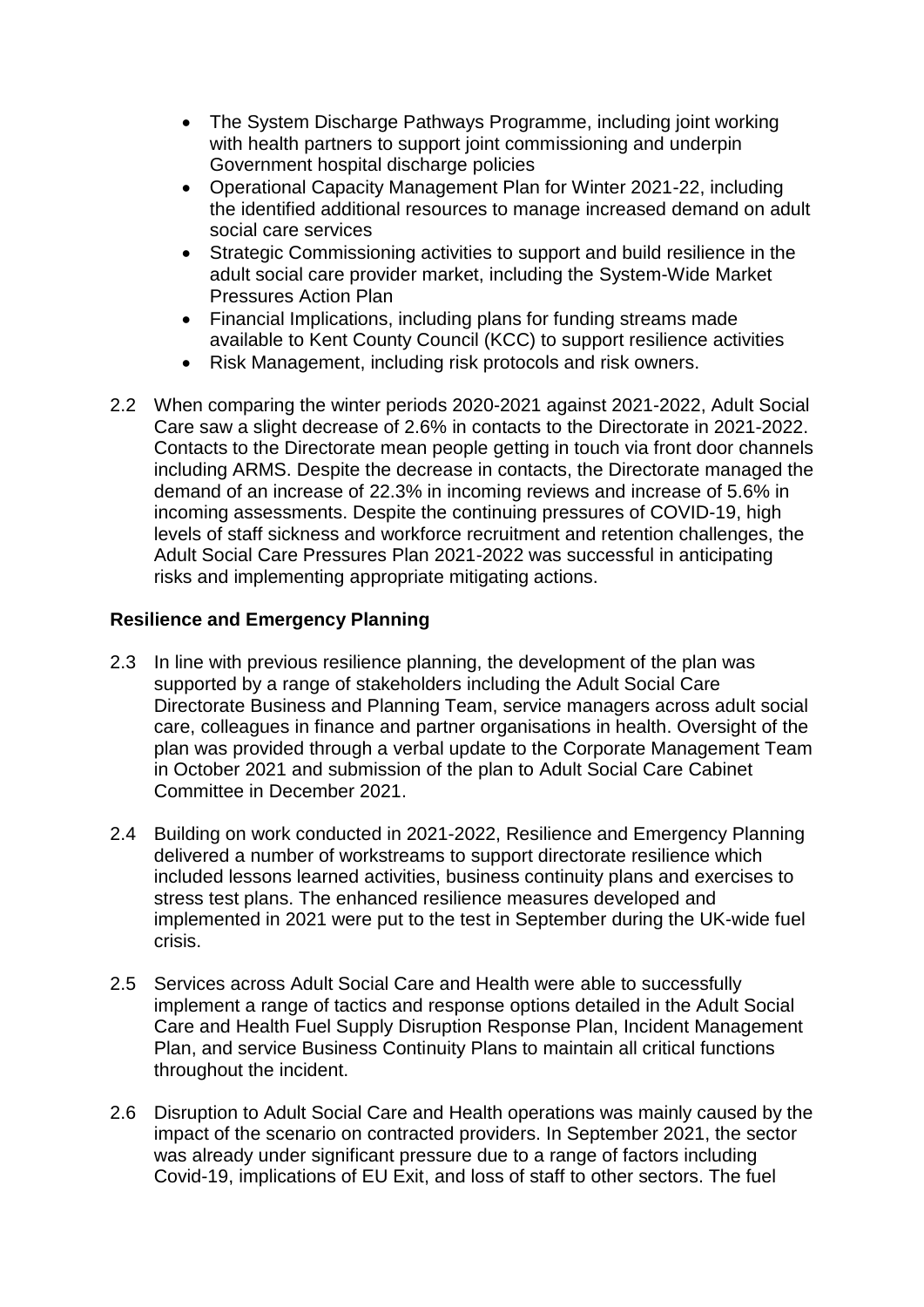crisis simply added additional pressure to an already highly stressed market. Providers implemented their business continuity plans, reduced services where possible and in a significant number of cases were unable to service contracted home care calls. Adult Social Care and Health worked with providers, the voluntary sector, families and unpaid carers to ensure the most vulnerable people were supported through this period, and no one was put at risk.

- 2.7 A full debrief, following this significant event, highlighted known issues with KCC, local multi-agency and central government planning. These issues included a recommendation in the national plan that organisations such as KCC should be self-sufficient in managing their fuel for up to 10 days. However, this has clear logistical challenges and had not been implemented. Additionally, people delivering critical services who were reliant on their own vehicles, including District Nurses and care workers, were excluded from the national guidance on which vehicles should be prioritised for fuel.
- 2.8 Lessons were identified and recommendations for improvement are currently being taken forward. A cross-border Local Resilience Forum (LRF) group has been established with the following objectives:
	- Establish common lessons that were identified during LRF debriefs regarding the September-October 2021 fuel shortage
	- Identify and collate recommendations to feed back to central government for inclusion in or as an extension to the current national fuel plan
	- Advise central government of gaps in current national planning and urge them to adopt suggested changes to support LRFs during future incidents
	- Provide local understanding of the national planning assumption of 10 days fuel resilience to Department for Levelling Up, Housing and Communities.
- 2.9 The Operational Pressures Escalation Plan has been well established in Adult Social Care and Health for several years. It continues to be used year-round to support the appropriate response to surges in demand across the Kent and Medway Health and Social Care System.
- 2.10 The Operational Pressures Escalation Plan was successfully deployed on a number of occasions during the winter months in response to Acute Hospital Critical Incident declarations. With the support of partner agencies across the system, implementing their own Plans beneath the overarching NHS England Operational Pressures Escalation Level Framework, these periods of intense pressure were managed down swiftly.
- 2.11 The provider market in Kent was already under pressure due to workforce challenges across adult social care before the winter period. Care and Support in the Home services are critical to supporting other parts of the health and social care system by enabling flow from short-term discharge and enablement services. As the Kent Enablement at Home service continued to maintain an increasing number of people waiting for a longer-term care package this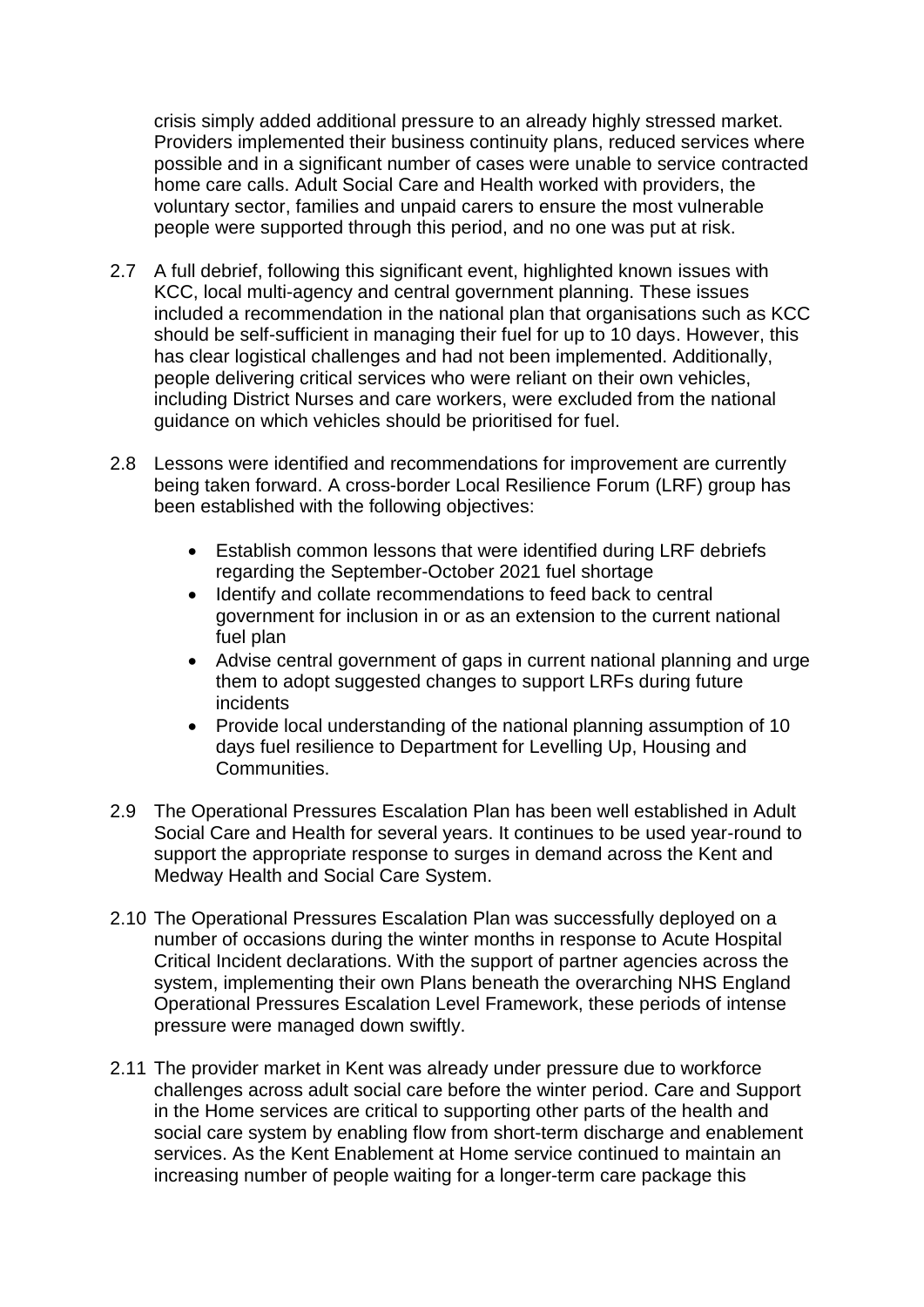inevitably hampered the Authority's ability to fully implement the Operational Pressures Escalation Plan. Lessons arising from this response and innovative solutions developed operationally are currently under review for consideration in a revised Plan due to be validated through multi-agency exercise starting from September 2022.

- 2.12 Between Friday 18 February and Monday 21 February 2022, services across Adult Social Care and Health were affected by storms Eunice and Franklin, resulting in high winds causing danger to life from flying debris and fallen trees, damage to buildings, significant disruption to most types of transport, power outages and local loss of telephone and internet services.
- 2.13 A full debrief of the response to this significant incident is underway, but initial feedback suggests that the directorate responded well to this severe weather event. The successful implementation of service level Business Continuity Plans allowed critical services to continue with limited/minor disruption.
- 2.14 The directorate Incident Management Plan and associated tools and resources were deployed in response to widespread power outages. Welfare provision for households and communities without power was co-ordinated through the multiagency Kent Resilience Forum Vulnerable People and Communities Cell.
- 2.15 Debriefs for KCC, the NHS and a full multi-agency debrief were delivered in March. Lessons arising from the way this incident was handled including any notable practice will be reported to relevant management teams and any recommendations for improvement will be taken forward through established programmes of work in 2022.

### **System Discharge Pathways Programme**

- 2.16 The System Discharge Pathways Programme was established in autumn 2020 following a jointly commissioned review of Kent's hospital discharge pathways in summer 2020. The review found Kent did not have a whole-system, holistic approach to delivering effective discharge pathways and set out recommendations for the delivery of consistent, needs-based services aligned to the developing Integrated Care System. Adult social care worked closely with partners in Kent Community Healthcare Foundation Trust and Kent and Medway Clinical Commissioning Group to establish a programme of work to deliver activities aligned to the review's recommendations.
- 2.17 The programme is now in Phase 2 of its delivery and managing workstreams to promote improved operational joint working, joint pathway design and commissioning of services, and integrated reporting to enable improved visibility of pressures and joint decision making.
- 2.18 Throughout the programme's work to date, collaborative working across partner organisations has enabled better use of system-wide resources and provided a forum for the oversight and management of operational pressures in a range of discharge services.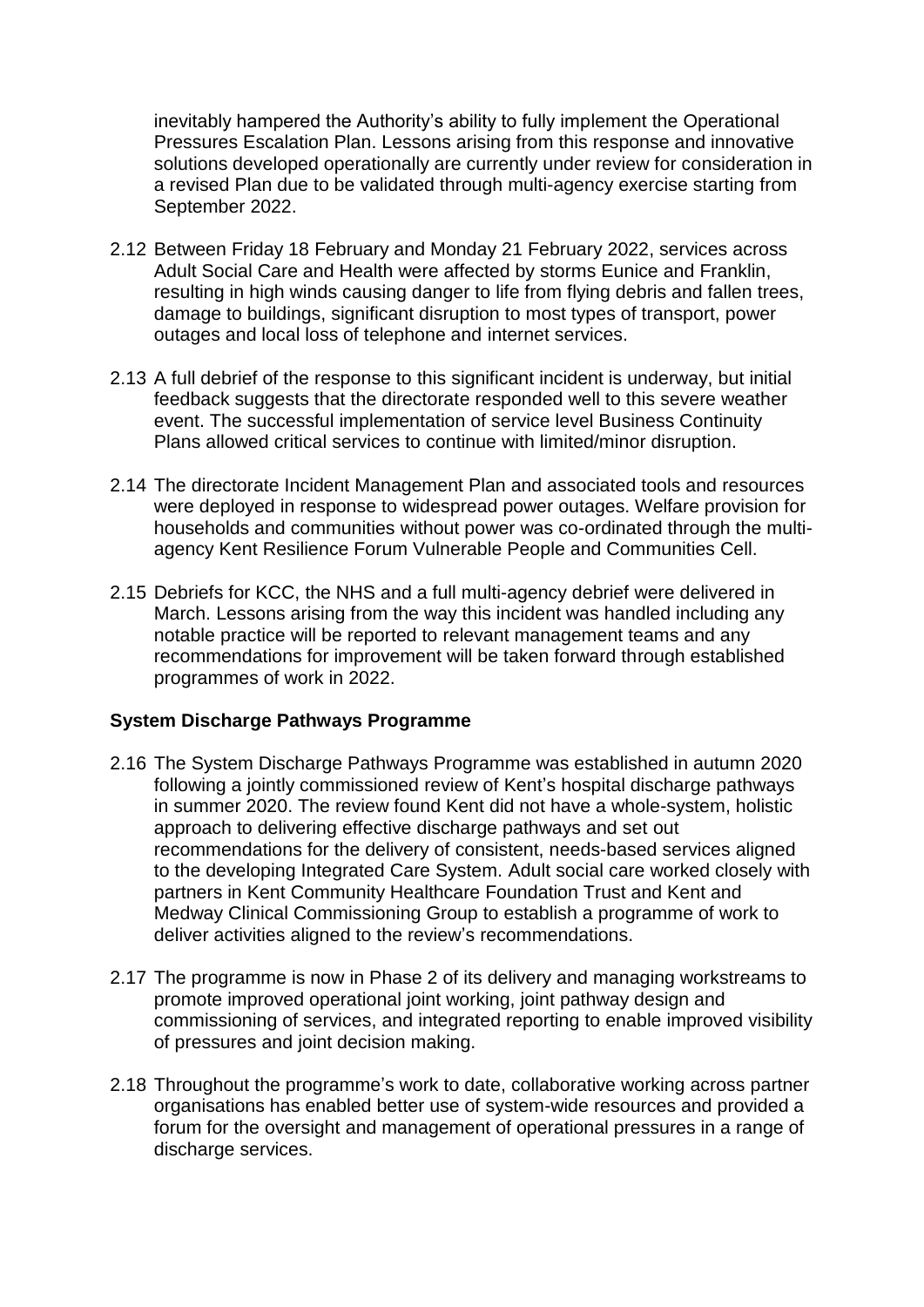2.19 The programme is now in the process of recruiting a Health and Care Integration Lead who will oversee future phases of the System Discharge Pathways Programme and play a key role in shaping the future of health and care integration for Kent.

### **Operational Capacity Management Plan for Winter 2021-2022**

- 2.20 The Operational Capacity Management Plan for Winter 2021-2022 identified a number of staffing requirements and initiatives to meet the demands of winter 2021-2022, which included extended service delivery hours, increased staffing capacity delivered through overtime and temporary recruitment, and redeployment of staff to other areas of the directorate.
- 2.21 The Area Referral Management Service (ARMS) managed an increased level of referrals during the winter period and worked closely with Health partners to support pressures in their acute and Rapid Response services. Extended working hours enabled the service to respond to 2,322 contacts between 1 October 2021 and 8 March 2022 and deliver a total of 260 Contact Assessments during this period. Winter pressures funding allocated to the service was fully utilised to recruit an additional Senior Contact Assessment Officer which supported the service in managing the increased level of contacts.
- 2.22 The Approved Mental Health Professional (AMHP) service implemented additional staff shifts to ensure the service was able to meet minimum staffing numbers amidst disruption resulting from COVID-19 and staff sickness. Winter Pressures funding was utilised to cover resourcing related to COVID-19 absences, including staff testing positive for COVID-19 and self-isolating whilst waiting for test results. Additionally, one agency AMHP worker was employed on a part-time basis from January – March 2022 to provide increased resource. As a result of implementing contingency plans and additional resource, the AMHP service was successfully able to deliver all required Mental Health Act assessments during the winter period.
- 2.23 The Occupational Therapy (OT) service planned to recruit additional Occupational Therapy Assistants (OTA) on one-year temporary contracts to support improved outcomes for people being discharged from hospital on Pathways 1 and 3. Unfortunately, recruitment proved challenging due to the short-term nature of the contracts and only five additional practitioners were recruited. However, data for the 139 people on discharge Pathways 1 and 3 who received an Occupational Therapy intervention showed improved outcomes for individuals and identified financial savings for adult social care. The service will now seek to offer permanent contracts to the existing OTAs and recruit to the remaining vacancies.
- 2.24 Additionally, the OT service has delivered a range of performance improvement activities including the development of a performance dashboard, supported urgent response for people at risk of carer breakdown, overseen the provision of equipment through the Integrated Community Equipment Service contract and worked closely with partners in the NHS to reduce duplication and improve outcomes for Kent residents.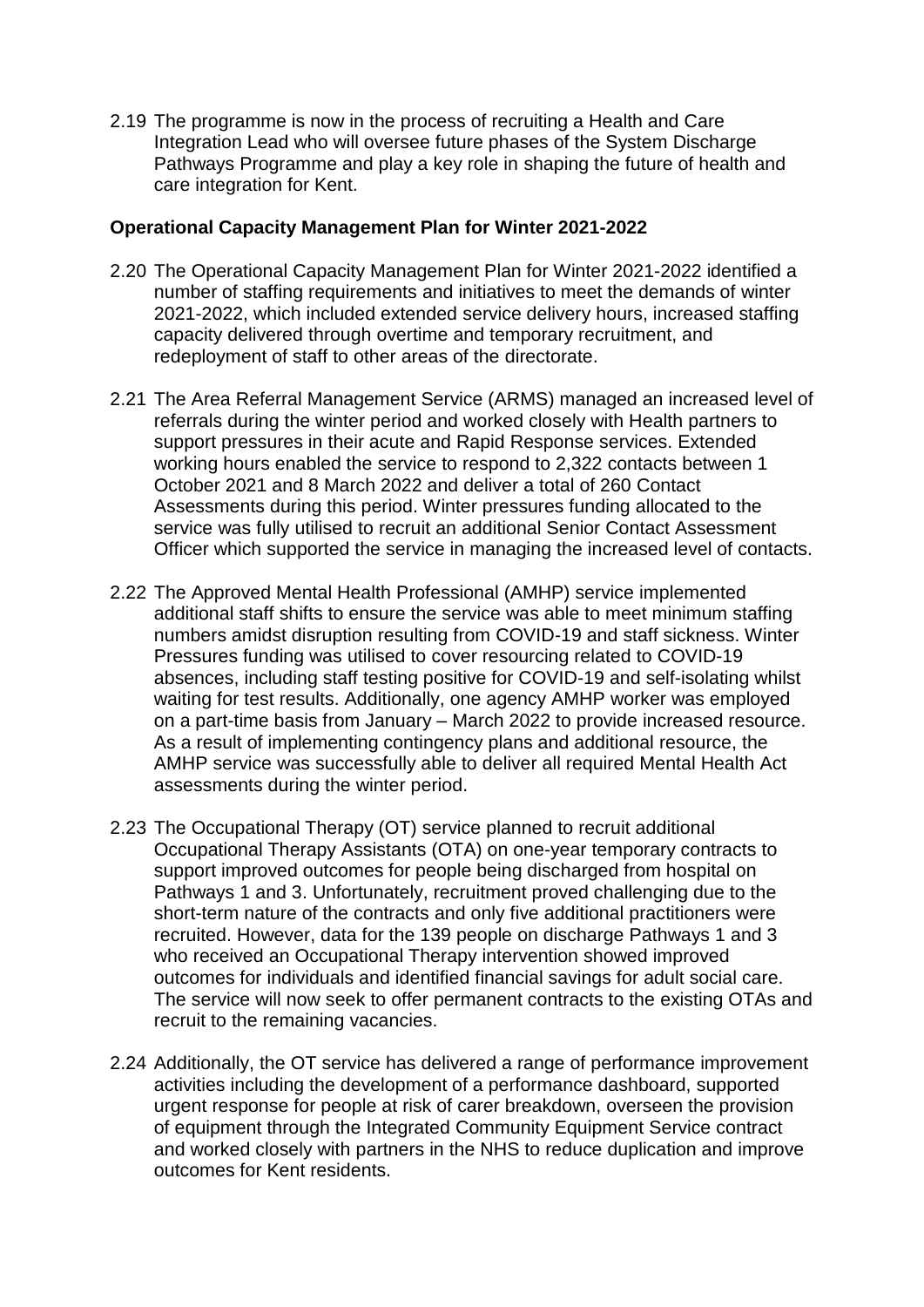- 2.25 Despite challenges in recruitment and retention for fixed term contracts within the OT service, the utilisation of agency staff has supported the completion of 53 additional Care Act assessments and additional assessment for people requiring NHS Continuing Healthcare. This activity has contributed to maintaining effective hospital discharge and supported the ongoing wholesystem approach to the delivery of health and social care in Kent.
- 2.26 Kent Enablement at Home (KEaH) had a successful recruitment campaign which enabled them to fill 90% of their vacant hours. Additionally, redeployment opportunities were utilised during the winter period to manage increased demand on the service. KEaH also reported to the Adult Social Care Senior Management Team on a weekly basis to feed into the situational reporting which managed pressures across the health and care system and reported on a regular basis to the Market Pressures Working Group.
- 2.27 Other activities to support hospital discharge and maintain capacity in acute settings have included extending the Hilton Discharge to Assess service to East Kent and maintaining COVID-19 designated beds until the end of March 2022.

### **Other activity to ensure Directorate and system resilience**

- 2.28 The Innovation Delivery Team has provided a range of activities with objectives to enable workforce development and support in the provider market. A focus on communication and engagement with the care market has included the delivery of regular newsletters, locality meetings with registered managers and the delivery of the Spring Registered Management conference in April 2022.
- 2.29 Providers have been supported to focus on Quality Improvement and 18 care homes have accessed the Care Home Appointed Practitioner Programme. Training support has also been available through provider access to a funded online training portal offering over 200 courses; these have been accessed by over 1,000 users. Bitesize webinars to improve Safeguarding processes have been delivered and recordings have been made available to providers, whilst the KCC Safeguarding Lead also presented at the Autumn Registered Manager Conference attended by 200 providers. The Skills for Care Nurses Leadership Programme has supported 15 nurses in social care to develop their skillset and the second cohort began their training in April 2022.
- 2.30 Recruitment and retention in the provider market has been supported through a variety of campaigns undertaken in collaboration with health partners and the promotion of the National Department of Health and Social Care 'Made with care' campaign. Webinars on recruitment and attracting staff have also been made available to providers and KCC has worked with local schools to raise the profile of social care careers, reaching 2,000 students. Adult social care has also participated in local authority workforce groups at a national and regional level to share ideas, good practice support and a regional approach to recruitment and retention.
- 2.31 As part of the focus on workforce recruitment and retention, the Care Friends app has been implemented. The app rewards care workers if they successfully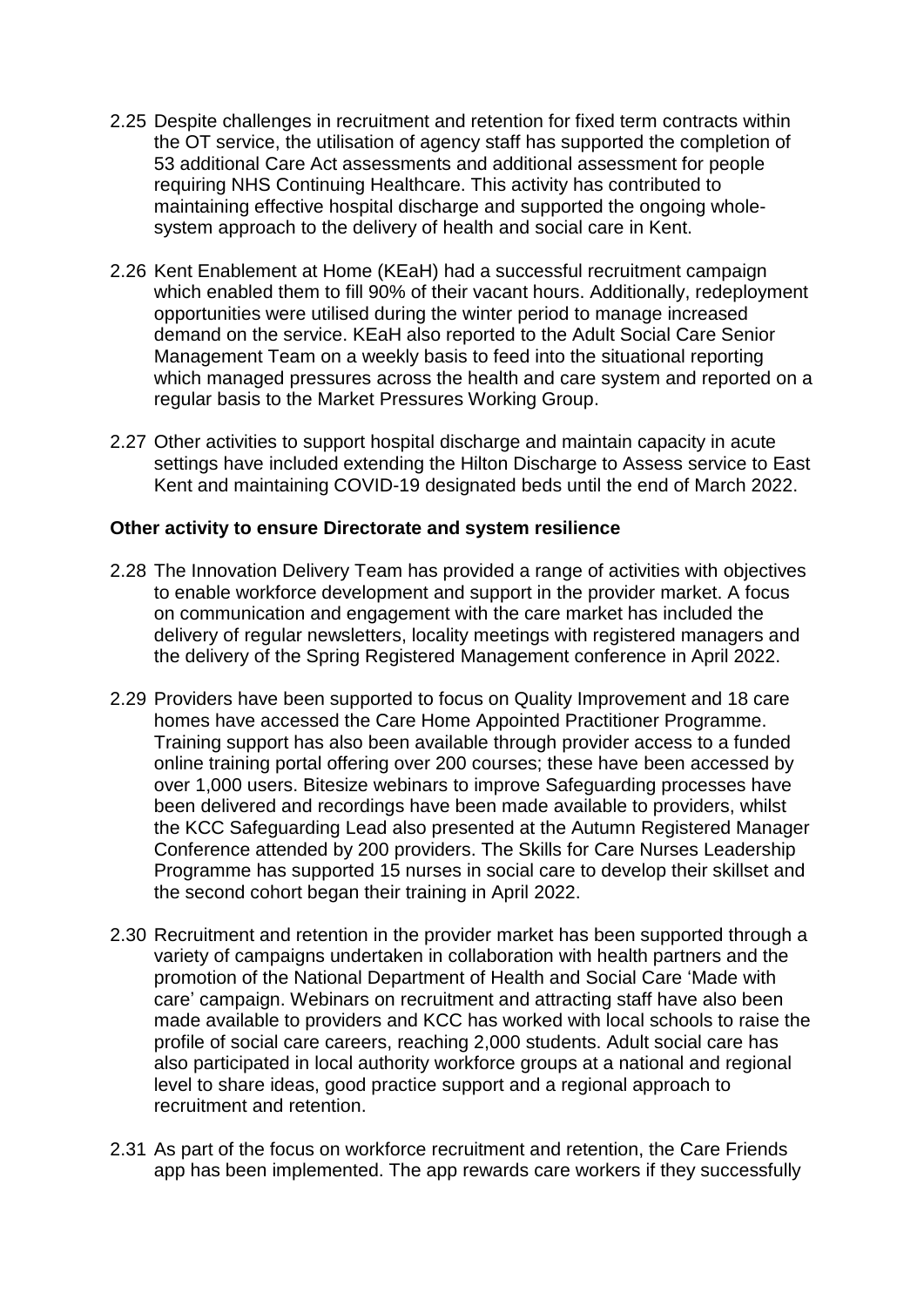recruit friends and family into the care workforce. Of 8,000 licences available, 7,000 have been allocated to care workers and 120 new starters are now in post.

- 2.32 Strategic discussions are also taking place between health and social care to support a joint recruitment approach. A campaign launched in February 2022 which brings together KCC, Medway Council and the Kent and Medway Clinical Commissioning Group (KMCCG). This work will link to the recently established Kent and Medway People Board Care Sector Steering Group, which will support data collection for Kent and Medway to provide more targeted insights about the local market.
- 2.33 Work is also taking place with Job Centre Plus to target vacancies in social care. Career advisors have received information sessions to help them better understand vacancies and roles within the social care sector and promote care career paths.
- 2.34 Acknowledging the extreme pressures and challenges that the health and social care workforce have experienced in the last two years, health and wellbeing offers have also been made available to the care sector. This has included the promotion of the Kent and Medway NHS Wellbeing Hub and an ongoing offer of resilience, de-compression and managing stress webinars. A counselling offer has also been developed for people in need of more intensive support.
- 2.35 Work has also been undertaken to support care homes in developing their digital maturity. This has focused particularly on virtual monitoring to reduce people needing to enter care homes and reduce workforce pressures. The work has delivered 381 training sessions to care homes, 235 sessions of support for the data protection toolkit, identified a cohort of 12 digital remote monitoring early adaptor sites and developed a digital maturity dashboard to track progress and identify where additional support is required.
- 2.36 Funding has been accessed from the government Covid Outbreak Management Fund (COMF) to help care homes address Wi-Fi issues, and extensive market engagement has been undertaken to understand potential Technology Enabled Care solutions. A full evaluation of the Digital Care Homes project has been completed and informed a blueprint for future development.

### **3. Commissioned services**

- 3.1 Commissioned services in Kent have experienced periods of extreme pressure due to the challenges arising from the COVID-19 pandemic and associated challenges in recruiting and retaining workforce. The Adult Social Care Pressures Plan 2021-2022 identified plans to support providers in delivering against three key themes: keep people safe and well at home; support safe and timely discharge from hospital; help people to recover and thrive in their own home.
- 3.2 Activities and services were delivered and aligned to each of these objectives and included wellbeing offers to support independent living, support for carers,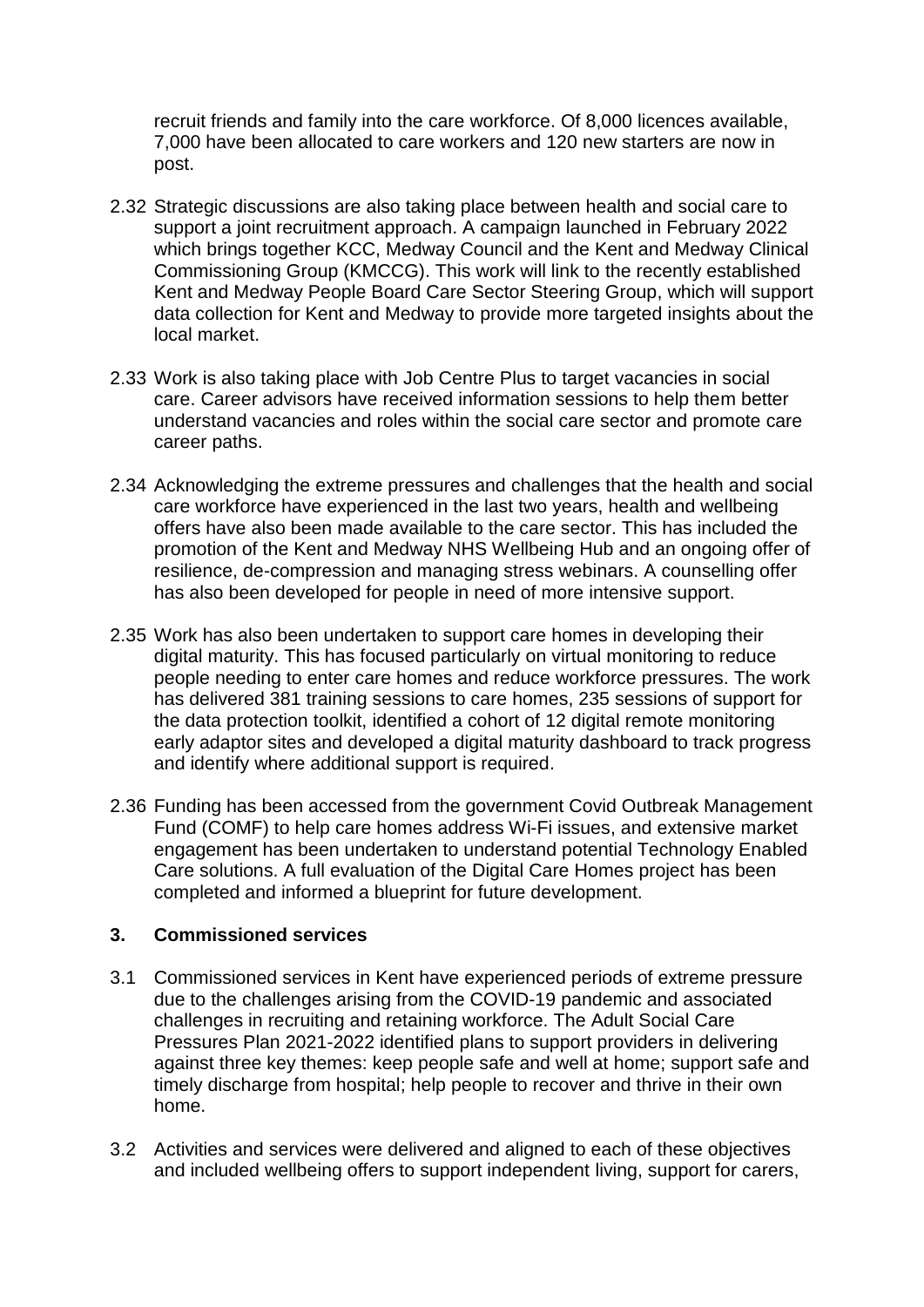managing appropriate hospital discharge services, delivery of effective reablement, access to community-based activities and development of longterm strategies to support market sustainability, including partnership working and the micro provider strategy.

- 3.3 Additionally, the System-Wide Market Pressures Action Plan was developed by Strategic Commissioning, adult social care stakeholders and health partners to support the provider market and enable flow through health and social care services. Throughout the winter period, the Market Pressures Working Group and Adult Social Care Senior Management Team meeting have reviewed weekly reports highlighting pressures in care homes and community-based care services. This has enabled these groups to understand pressures at a county level and quickly implement actions relating to quality, market sustainability and capacity.
- 3.4 Dashboards and analytic insights have been developed for community-based services including KEaH, Homecare, Supporting Independence Services and Hilton Discharge to Assess services. These have enabled adult social care and its partners to closely monitor demand and capacity across a number of interdependent services and assess where pressures are particularly acute against a pre-COVID-19 baseline. They have also provided insights about staffing, waiting lists for services, overstayers in services and overall market stability.
- 3.5 Despite the improved access to insights and oversight of market pressures throughout 2021, waiting lists for services increased steadily. For Care and Support in the Home services, waiting lists have increased from a weekly average of 46 in early 2021 to a weekly average of approximately 400 from December 2021 – March 2022.
- 3.6 Demand for services has been compounded by an increased number of providers handing back care packages which then have to be re-purchased with another provider and increases in hospital discharges during the winter period. Providers are also continuing to experience high levels of staff sickness associated to the high case rates of COVID-19; staff absence rates almost doubled between mid-March to end of March 2022.
- 3.7 The Adult Social Care Senior Management Team is now managing oversight and actions relating to market pressures and will seek to mitigate the current market pressures through the delivery of projects including Technology Enabled Care, managing timely reviews in adult social care services and ongoing market sustainability activities. However, there remains a high level of pressure on commissioned services and it is likely that providers will face new challenges associated to the impact of the cost-of-living increases.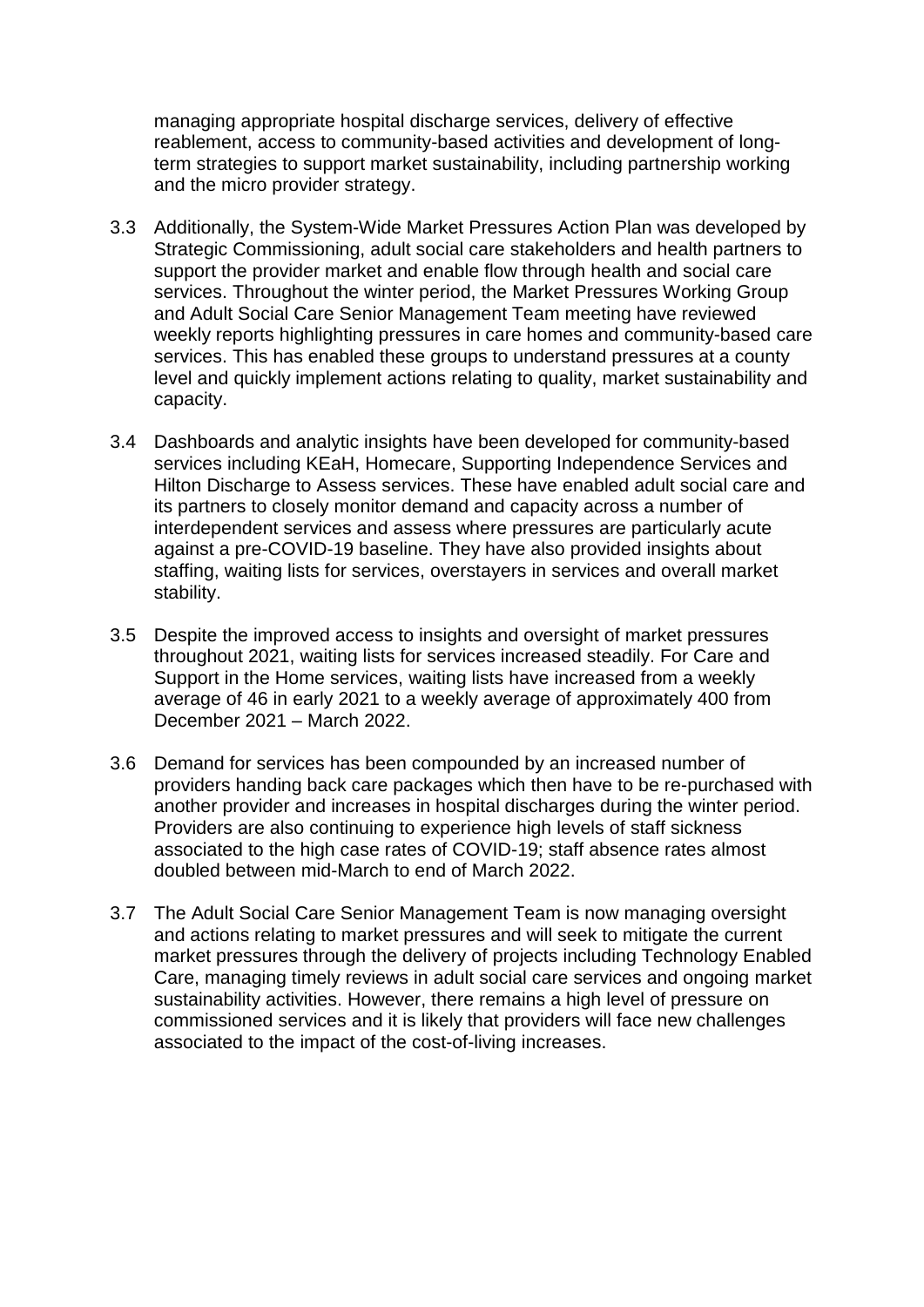## **Financial Implications**

- 3.1 The KCC expenditure on the Adult Social Care and Health Winter Pressure Plan 2021-2022 has been minimised by reclaiming against NHS funds provided to support discharges where possible.
- 3.2 The below tables show the spend on commissioned services and staffing costs and their funding sources. Table 1.0 reports against forecast spend as actual spend figures are not yet available for these schemes. Table 2.0 provides an overview of the funds distributed to providers to support Infection Control, Rapid Testing and Workforce Capacity.

| <b>Scheme</b>                                       | <b>Funding Source</b> | Original  | <b>Revised</b> | <b>Forecast</b> |
|-----------------------------------------------------|-----------------------|-----------|----------------|-----------------|
| <b>Hilton Additional Winter</b><br>Schemes          | NHS Discharge         | 778,000   | 778,000        | 154,200         |
| Discharge & Flow Co-ordinators -<br><b>Staffing</b> | NHS Discharge         | 887,500   | 887,500        | 303,900         |
| <b>KEAH Support</b>                                 | NHS Discharge         | 500,000   | 500,000        | 295.000         |
| Hilton 2021-22 Additional<br>Schemes                | NHS Discharge         | 1,040,000 | 1,040,000      | 1,040,000       |
| <b>Broadmeadow Designated Beds</b>                  | NHS Discharge         |           | 158,800        |                 |
| Hawkinge Designated Beds                            | NHS Discharge         |           |                | 153,000         |
|                                                     | <b>Total</b>          | 3,366,700 | 3,525,500      | 1,946,100       |

Table 1.0

| <b>Grant Name</b>                                              | <b>Start Date   End Date</b> |                       | <b>Total Funding</b> |
|----------------------------------------------------------------|------------------------------|-----------------------|----------------------|
| Infection Control and Testing Fund                             |                              | 01/04/2021 30/06/2021 | 10,319,396           |
| Infection Control and Testing Fund 2                           |                              | 01/07/2021 30/09/2021 | 7,723,186            |
| Infection Control and Testing Fund 3                           |                              | 01/10/2021 31/03/2022 | 11,869,535           |
| Workforce Recruitment & Retention Fund 21/10/2021 31/03/2022   |                              |                       | 4,173,835            |
| Workforce Recruitment & Retention Fund 2 10/12/2021 31/03/2022 |                              |                       | 7,705,542            |
| Table 2.0                                                      |                              |                       |                      |

3.3 Some of the winter schemes above have been extended into the 2022-2023 financial year with agreement from the KMCCG. These are currently under negotiation with the KMCCG.

## **4. Other corporate implications**

4.1 In delivering the Adult Social Care Pressure Plan 2021-2022, lessons have been learned about workforce recruitment and retention, partnership working and managing market pressures. Lessons learned will be owned by the relevant plan owners and will be shared corporately where appropriate.

## **5. Conclusions**

5.1 In reviewing the Adult Social Care Pressures Plan 2021-2022 and the way in which it has built on its predecessor for 2020-2021, we conclude that there is clear value in drawing together a single-source view of service pressures and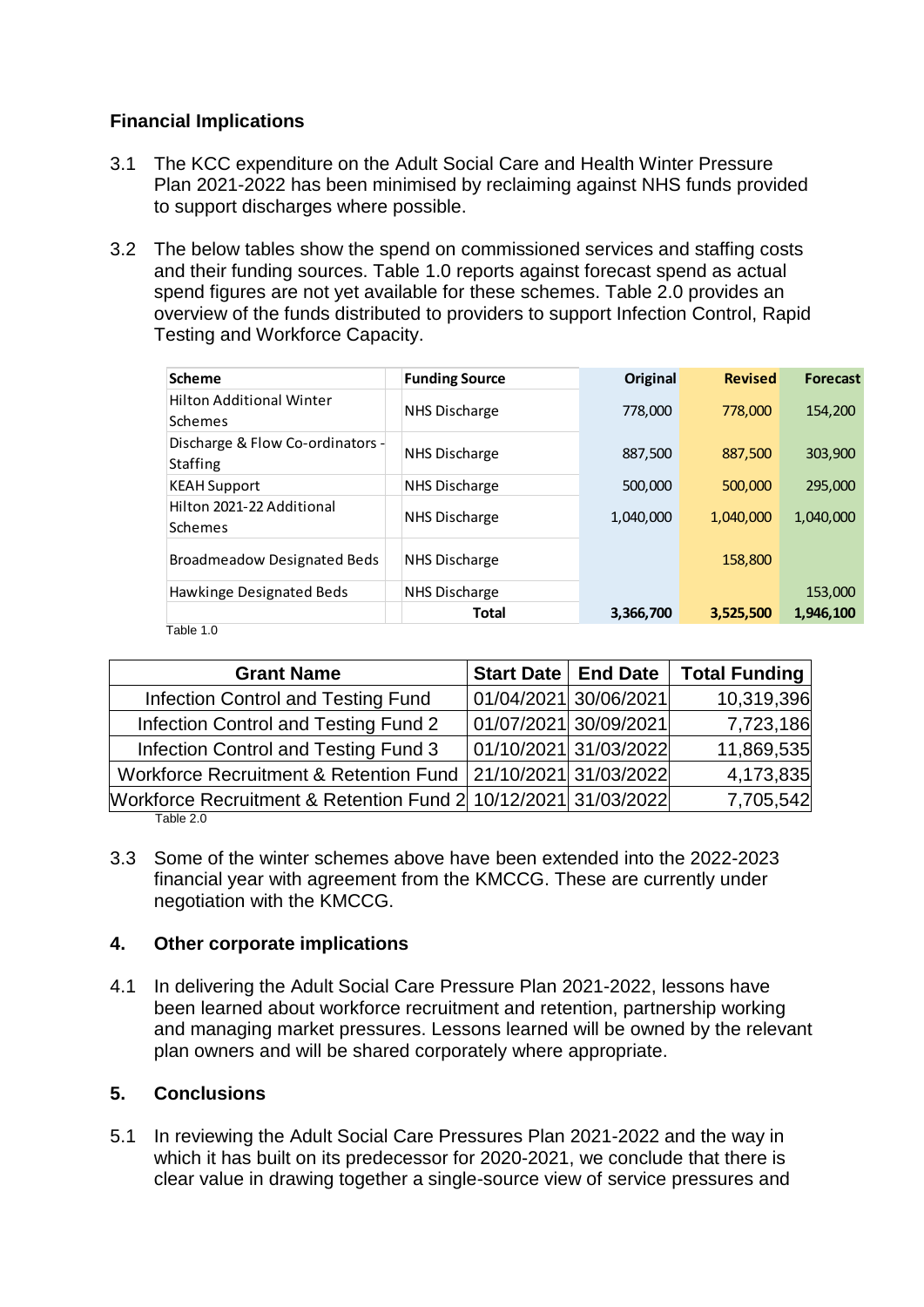mitigating actions. The Adult Social Care Pressures plan expanded on the previous Adult Social Care Winter Plan in recognition of the compounded pressures experienced due to COVID-19, workforce recruitment and retention and the challenging budgetary position for social care services nationally.

5.2 Managing the interdependencies across these factors is crucial and it is key that Adult Social Care continues to prioritise and build on the improved working relationships with system-wide and provider partners. In line with previous years, lessons learned from the Adult Social Care Pressures Plan will be reviewed and incorporated within future planning for pressures management.

### **7. Recommendations**

**7.1 Recommendation(s):** The Cabinet Committee is asked to **NOTE** and **CONSIDER** the content of the report.

### **12. Background Documents**

• Adult Social Care Pressures Plan 2021-22